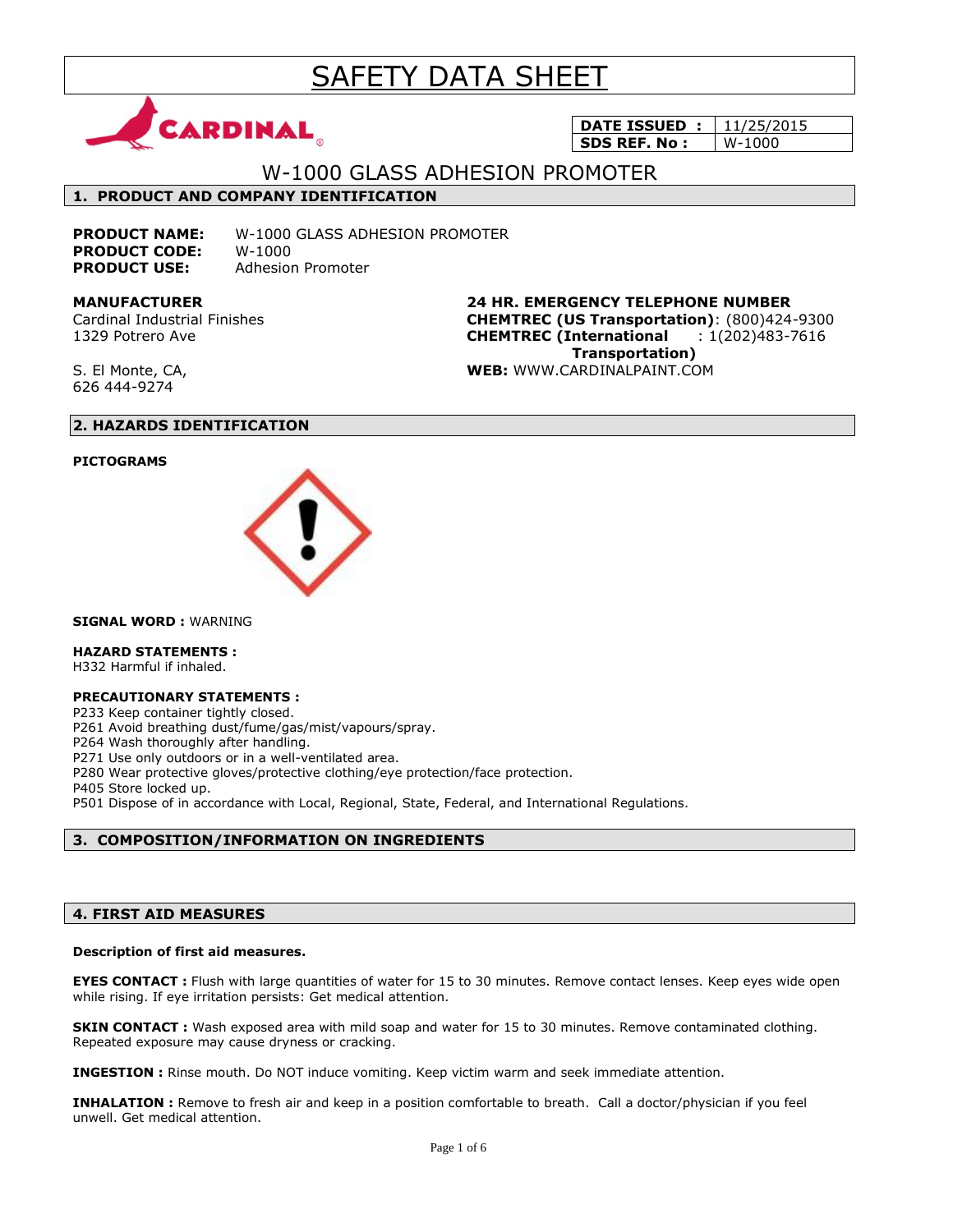#### **Most important symptoms and effects, both acute and delayed.** Symptoms/injuries: Eye irritation

Symptoms/injuries after inhalation: May cause drowsiness or dizziness. Symptoms/injuries after eye contact: Cause serious eye irritation.

Symptoms/injuries after ingestion: Ingestion may cause nausea, vomiting and diarrhea.

Indication of any immediate medical attention and special treatment needed.

If medical advice is needed, have product container or label on hand.

# **5. FIRE FIGHTING MEASURES**

**SUITABLE EXTINGUISHING MEDIA :** In the event of a fire, use specifically suitable extinguishing agents. Suitable extinguishing media: Foam, alcohol resistant foam, CO2, water fog. Unsuitable extinguishing media: Do not use heavy water stream. A heavy water stream my spread burning liquid.

**FIRE FIGHTING PROCEDURE :** Firefighting instructions: Use water spray or fog for cooling exposed containers. Exercise caution when fighting any chemical fire. Prevent fire-fighting water from entering the environment. Protection during firefighting: Firefighters should wear full protective gear. Do not enter fire area without proper protective equipment, including self-contained breathing apparatus with full face piece operated in pressure demand or other positive pressure modes.

**UNUSUAL FIRE AND EXPLOSION HAZARD :** Fire hazard: Highly flammable/liquid or vapor. Explosive hazard: May form flammable/explosive vapor-air mixture.

# **6. ACCIDENTAL RELEASE MEASURES**

### **PERSONAL PRECAUTIONS, PROTECTIVE EQUIPMENT AND EMERGENCY PROCEDURES :**

General measures: Remove ignition sources. Use special care to avoid static electric charges. No smoking.

#### **FOR NON-EMERGENCY PERSONNEL :**

For non-Emergency procedures: Evacuate unnecessary personnel.

#### **FOR EMERGENCY RESPONDERS :**

Equip cleanup crew with proper protection. Avoid breathing fume, vapors.

#### **ENVIRONMENTAL PRECAUTIONS :**

Prevent entry to sewers and public waters.

### **METHODS AND MATERIAL FOR CONTAINMENT AND CLEAN UP :**

Collect damaged aerosols and use absorbent and/or inert material, then place in suitable container.

# **7. HANDLING AND STORAGE**

**PRECAUTIONS FOR SAFE HANDLING :** Additional hazards when processed: Handle empty containers with care because residual vapors are flammable.

Precautions for safe handling: Wash hands and other exposed areas with mild soap and water before eating, drinking or smoking and when you are leaving work. Provide good ventilation in process area to prevent formation of vapor. No smoking. Use only non-sparking tools. Use outdoors or in a well ventilated area. Avoid breathing fume, vapors. Hygiene measures: Wash Skin thoroughly after handling.

**CONDITIONS FOR SAFE STORAGE, INCLUDING INCOMPATIBILITIES :** Storage conditions: Store in a dry, cool and well-ventilated place away from: Heat sources. Direct sunlight.

Incompatible products: Strong bases. Strong acids.

Incompatible materials: Source of ignition. Direct sunlight. Heat Sources.

# **8. EXPOSURE CONTROLS\PERSONAL PROTECTION**

# **PERSONAL PROTECTIVE EQUIPMENT**

**RESPIRATORY PROTECTION :** If TLV of the product or any component is exceeded, a NIOSH approved dust respirator is advised in absence of environmental control. OSHA Regulations also permit other NIOSH dust respirators under specified conditions. (See your Safety Equipment Supplier) Engineering or administrative controls should be implemented to reduce exposure.

**HAND PROTECTION REMARKS :** The suitability for a specific workplace should be discussed with the producers of the protective gloves.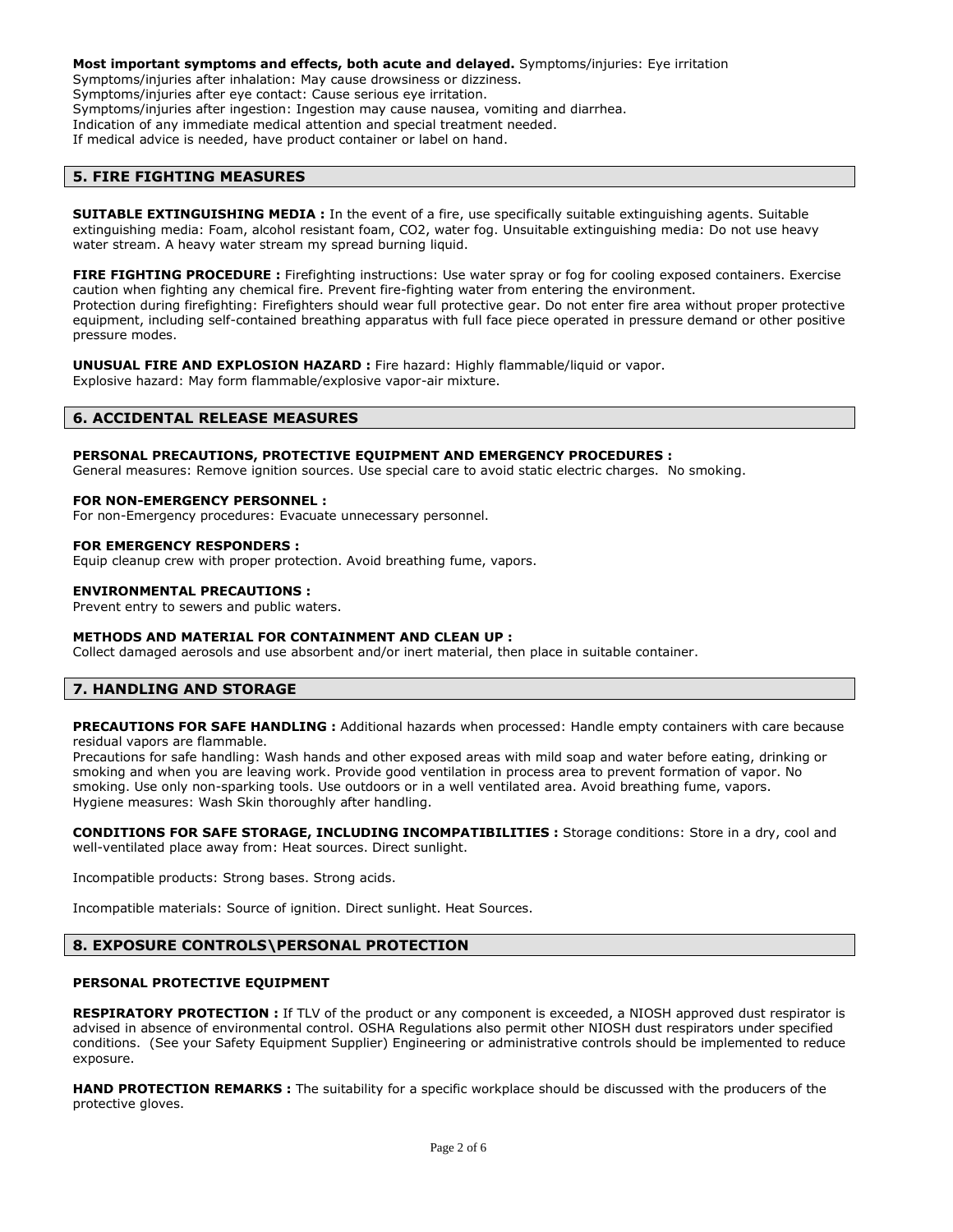**EYES PROTECTION :** Eye wash bottle with pure water. Tightly fitting safety goggles. Where face-shield and protective suit for abnormal processing problems.

**SKIN AND BODY PROTECTION :** Wear impervious clothing. Choose body protection according to the amount and concentration of the dangerous substance at the work place.

**WORK HYGIENIC PRACTICES:** When using do not eat or drink. When using do not smoke. Wash hands before breaks and at the end of workday.

# **9. PHYSICAL AND CHEMICAL PROPERTIES**

| <b>Physical state</b>            |   | Liguid                                        |
|----------------------------------|---|-----------------------------------------------|
| Color                            |   | Various colors depending on the pigmentation. |
| Odor                             |   | Characteristic. Sweet. Mint like.             |
| <b>Odor threshold</b>            |   | No data available.                            |
| Ph                               |   | N/A - See Technical Data Sheet                |
| <b>Evaporation rate</b>          |   | Slower Than Ether                             |
| <b>Melting point</b>             |   | -94.7 C (-138.46 F)                           |
| <b>Freezing point</b>            |   | No data available.                            |
| <b>Boiling point</b>             |   | 226.0 deg F TO 446.0 deg F                    |
| <b>Flash point</b>               |   | Above 212 deg F                               |
| <b>Lower explosion limit</b>     |   | No data available.                            |
| <b>Upper explosion limit</b>     |   | No data available.                            |
| Vapor pressure                   |   | 185 mm Hq                                     |
| <b>Vapor density</b>             |   | No data available.                            |
| <b>Relative density</b>          |   | No data available.                            |
| <b>Density</b>                   | ٠ | 8.3607                                        |
| <b>Solubility</b>                |   | No data available.                            |
| <b>Partion coefficient: n-</b>   | ÷ | No data available.                            |
| octanol/water                    |   |                                               |
| <b>Autoignition temperature</b>  |   | No data available.                            |
| <b>Decomposition temperature</b> |   | No data available.                            |

# **10. STABILITY AND REACTIVITY**

**REACTIVITY :** No dangerous reaction known under conditions of normal use.

**CHEMICAL STABILITY :** Stable under normal conditions.

**CONDITIONS TO AVOID :** Extremely high temperatures, poor ventilation and excessive aging.

**INCOMPATIBLE MATERIALS :** Avoid contact with strong oxidizing agents.

**HAZARDOUS DECOMPOSITION PRODUCTS:** Carbon dioxide (CO2), carbon monoxide (CO), oxides of nitrogen (NOx), dense black smoke.

# **11. TOXICOLOGICAL INFORMATION**

| Triisopropanolamine (122-20-3) |                                                                                                                                                                                                                                                                                                                                                                                                                                                                                                                                                                                                                                    |
|--------------------------------|------------------------------------------------------------------------------------------------------------------------------------------------------------------------------------------------------------------------------------------------------------------------------------------------------------------------------------------------------------------------------------------------------------------------------------------------------------------------------------------------------------------------------------------------------------------------------------------------------------------------------------|
| Additional Information         | RTECS: UB8750000 Cough, Shortness of breath, Headache, Nausea, Vomiting.                                                                                                                                                                                                                                                                                                                                                                                                                                                                                                                                                           |
| Aspiration hazard              | No data available.                                                                                                                                                                                                                                                                                                                                                                                                                                                                                                                                                                                                                 |
| Carcinogenicity                | IARC: No component of this product present at levels greater than or equal to 0.1% is<br>identified as probable, possible or confirmed human carcinogen by IARC. ACGIH: No<br>component of this product present at levels greater than or equal to 0.1% is identified as a<br>carcinogen or potential carcinogen by ACGIH. NTP: No component of this product present at<br>levels greater than or equal to 0.1% is identified as a known or anticipated carcinogen by NTP.<br>OSHA: No component of this product present at levels greater than or equal to 0.1% is<br>identified as a carcinogen or potential carcinogen by OSHA. |
| Germ cell mutagenicity         | Ames test S. typhimurium Result: negative Mutagenicity (micronucleus test) mouse - male<br>and female Result: negative                                                                                                                                                                                                                                                                                                                                                                                                                                                                                                             |
| Inhalation                     | No data available.                                                                                                                                                                                                                                                                                                                                                                                                                                                                                                                                                                                                                 |
| LD50 Dermal - Rabbit           | >5,000 mg/kg, Dermal, Rabbit-female                                                                                                                                                                                                                                                                                                                                                                                                                                                                                                                                                                                                |
| LD50 Oral - Rat - Acute        | 5,594 mg/kg, Oral - Rat- male                                                                                                                                                                                                                                                                                                                                                                                                                                                                                                                                                                                                      |
| toxicity                       |                                                                                                                                                                                                                                                                                                                                                                                                                                                                                                                                                                                                                                    |
| Reproductive toxicity          | No data available.                                                                                                                                                                                                                                                                                                                                                                                                                                                                                                                                                                                                                 |
| Respiratory or skin            | in vivo assay - quinea pig Result: Does not cause skin sensitization.                                                                                                                                                                                                                                                                                                                                                                                                                                                                                                                                                              |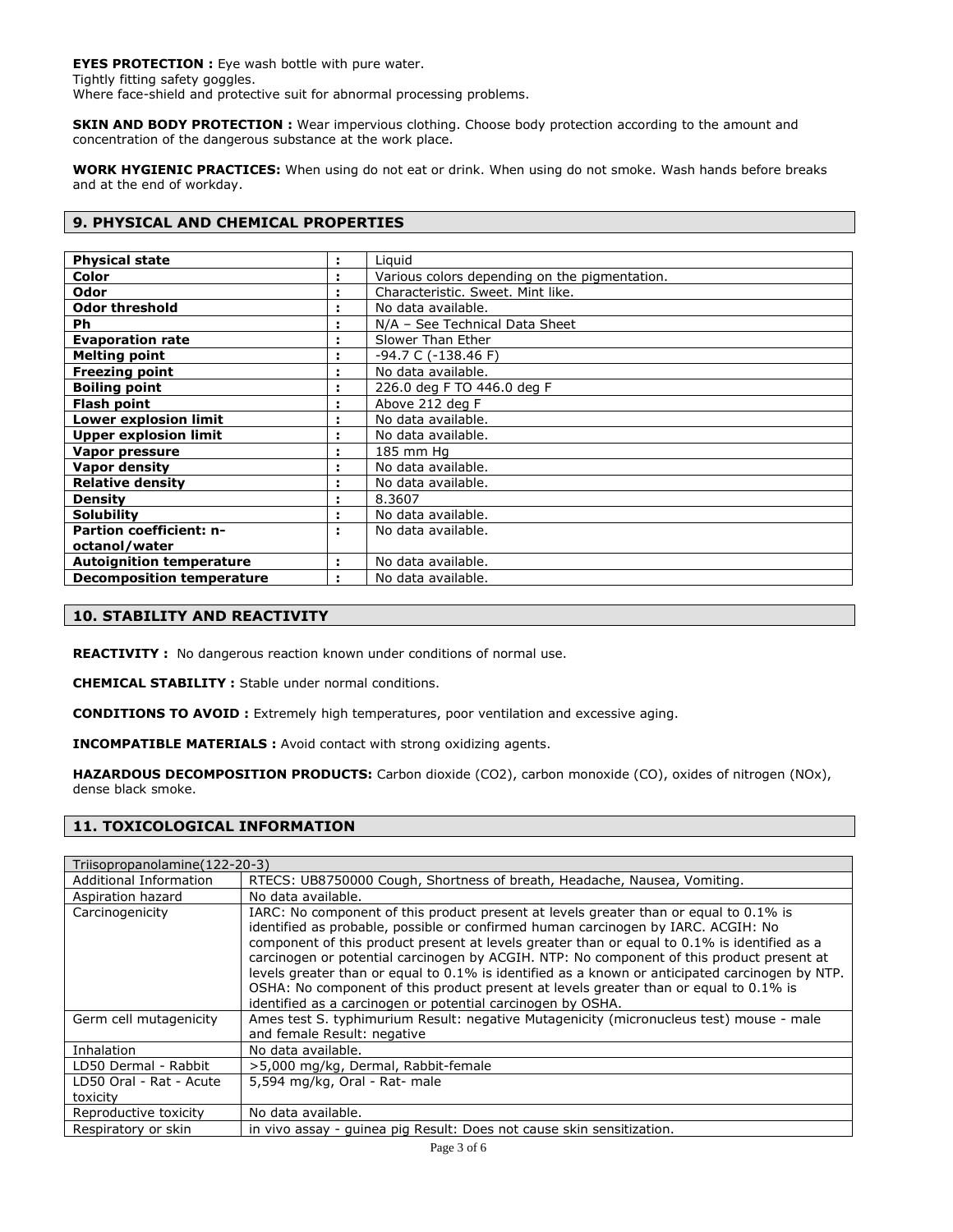| sensitization                                            |                                                                                        |
|----------------------------------------------------------|----------------------------------------------------------------------------------------|
| Serious eye damage/eye<br>irritation                     | Eyes - rabbit Result, Risk of serious damage to eyes. - 72 h (OECD Test Guideline 405) |
| Skin corrosion/irritation                                | Skin - rabbit Result: No skin irritation - 4 h (OECD Test Guideline 404)               |
| Specific target organ<br>toxicity - repeated<br>exposure | No data available.                                                                     |
| Specific target organ                                    | No data available.                                                                     |
| toxicity - single exposure                               |                                                                                        |

# **12. ECOLOGICAL INFORMATION**

| Triisopropanolamine (122-20-3)                                                      |                                                                                                                                                       |  |
|-------------------------------------------------------------------------------------|-------------------------------------------------------------------------------------------------------------------------------------------------------|--|
| Bioaccumulative potential                                                           | Bioaccumulation Cyprinids carpio (Carp) - 42 d - 0.25 mg/l Bioconcentration factor (BCF): <<br>0.57 (OECD Test Guideline 305C)                        |  |
| EC50 - Daphnia magna -<br>Toxicity to daphnia and<br>other aguatic<br>invertebrates | >500 mg/l, 48 h, Daphnia magna (Water flea)                                                                                                           |  |
| EC50 - Desmodesmus<br>subspicatus - Toxicity to<br>algae                            | 710 mg/l, 72 h, Desmodesmus subspicatus (Scenedesmus subspicatus)                                                                                     |  |
| LCO - Leuciscus idus -<br>Toxicity to fish                                          | 2,150 mg/l, 96 h, Leuciscus idus (Golden orfe)                                                                                                        |  |
| Mobility in soil                                                                    | No data available.                                                                                                                                    |  |
| Other adverse effects                                                               | An environmental hazard cannot be excluded in the event of unprofessional handling or<br>disposal. Harmful to aquatic life with long lasting effects. |  |
| Persistence and<br>degradability                                                    | Biodegradability aerobic - Exposure time 28 d Result: 0 % - Not readily biodegradable. (OECD<br>Test Guideline 301F)                                  |  |
| Results of PBT and vPvB<br>assessment                                               | PBT/vPvB assessment not available as chemical safety assessment not required/not<br>conducted.                                                        |  |

# **13. DISPOSAL CONSIDERATIONS**

# **WASTE TREATMENT METHODS**

# **GENERAL INFORMATION : No data available.**

**DISPOSAL METHOD:** Dispose of waste and residues in accordance with Local, State, and Federal Regulations. Mix with compatible chemical which is less flammable and incenerate. Since emptied containers retain product residue, follow label warnings even after container is emptied. Residual vapors may explode on ignition; do not cut, drill, grind or weld or near this container.

# **14. TRANSPORT INFORMATION**

# \***CHECK WITH YOUR CARRIER FOR ADDITIONAL RESTRICTIONS THAT MAY APPLY.**

**USDOT GROUND DOT (DEPARTMENT OF TRANSPORTATION) PROPER SHIPPING NAME (DOT) :** Not Regulated By D.O.T., 49 CFR **HAZARDS CLASS :** Not Applicable **UN/NA NUMBER :** Not Applicable **PACKING GROUP :** Not Applicable **EMERGENCY RESPONSE GUIDE (ERG) :** Not Applicable

**IATA (AIR) DOT (INTERNATIONAL AIR TRANSPORTATION ASSOCIATION) PROPER SHIPPING NAME :** Not Regulated **HAZARDS CLASS :** Not Applicable **UN/NA NUMBER :** Not Applicable **PACKING GROUP :** Not applicable **EMERGENCY RESPONSE GUIDE (ERG) :** Not Applicable

**IMDG (OCEAN) PROPER SHIPPING NAME :** Not Regulated **HAZARDS CLASS :** Not Applicable **UN/NA NUMBER :** Not Applicable **PACKING GROUP :** Not Applicable **EMERGENCY RESPONSE GUIDE (ERG) :** Not Applicable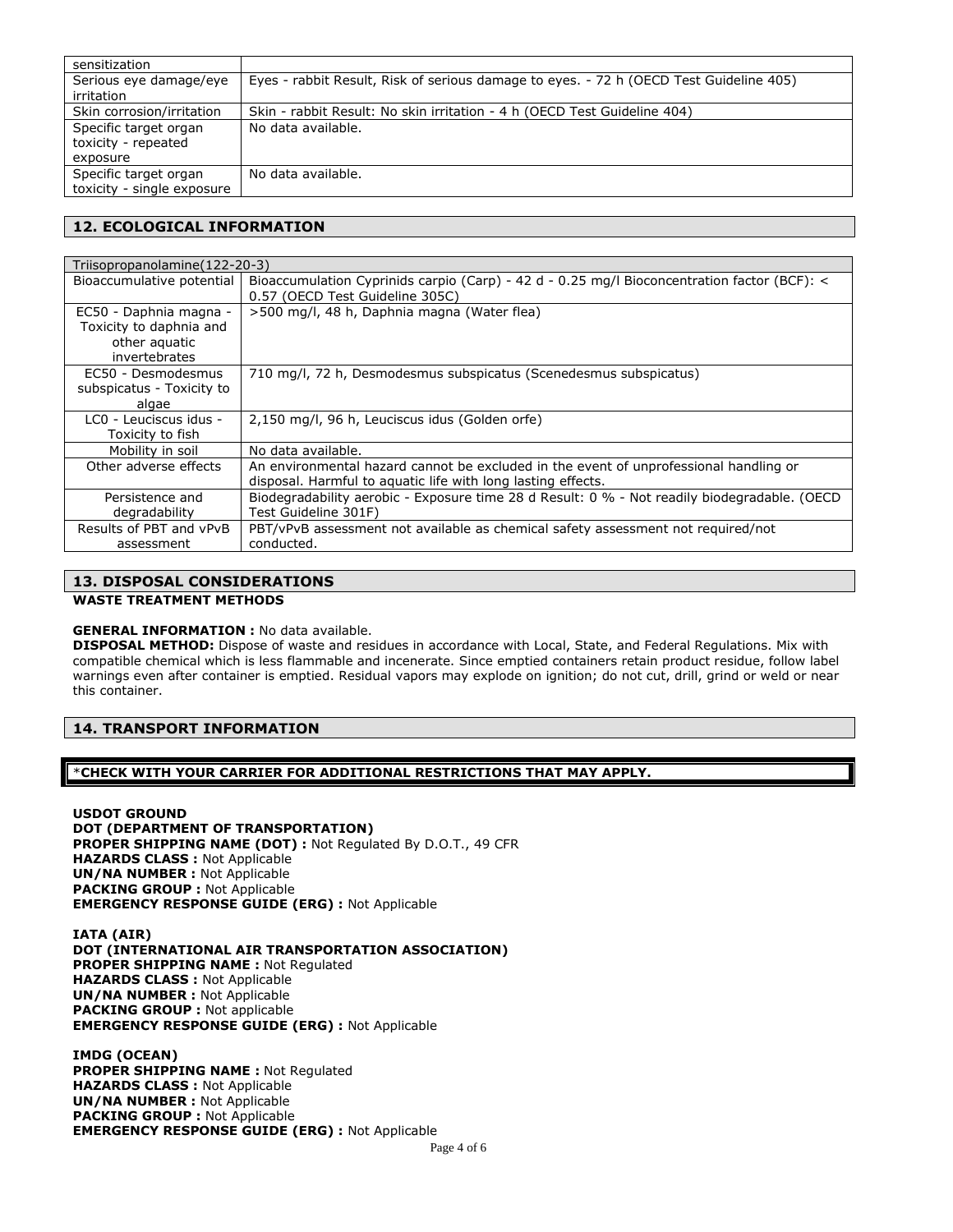# **15. REGULATORY INFORMATION**

## **US FEDERAL REGULATIONS All ingredients in Section #3 are TSCA (Toxic Substance Control Act) listed.**

**OSHA HAZARDS :** Moderate inhalation hazard. **EPCRA - Emergency CERCLA REPORTABLE QUANTITY**

**SARA 304 Extremely Hazardous Substances Reportable Quantity :** This material does not contain any components with a section 304 EHS RQ. **SARA TITLE III (SUPERFUND AMENDMENTS AND REAUTHORIZATION ACT) SARA 311/312 Hazards :** Acute Health Hazard, Chronic Health Hazard **SARA 313 :**

**CLEAN AIR ACT :** 

### **INTERNATIONAL REGULATIONS**

# **CLASSIFICATION ACCORDING TO REGULATION (EC) No. 1272/2008 (CLP) :**

Acute Tox. Inhal. Cat. 4; H332

# **NATIONAL REGULATIONS**

# Indicates a chemical listed by IARC as a possible carcinogen.

### **STATE REGULATIONS CALIFORNIA PROPOSITION 65**

**\***This product contains (a) chemical (s) known to the State of California to cause cancer.

#This product contains (a) chemical (s) known to the State of California to be carcinogenic.

+This product contains (a) chemical (s) known to the State of California to cause birth defects or other reproductive harm.

# **Massachusetts Right to Know**

| This product contains | <b>Chemical CAS#</b> |
|-----------------------|----------------------|
| Triisopropanolamine   | 122-20-3             |

### **Pennsylvania Right to Know**

| This product contains | <b>Chemical CAS#</b> |
|-----------------------|----------------------|
| Water                 | 7732-18-5            |
| Triisopropanolamine   | $122 - 20 - 3$       |

### **New Jersey Right to Know**

| This product contains | <b>Chemical CAS#</b> |
|-----------------------|----------------------|
| Water                 | 7732-18-5            |
| Triisopropanolamine   | 122-20-3             |

```
16. OTHER INFORMATION
Other Product Information
```